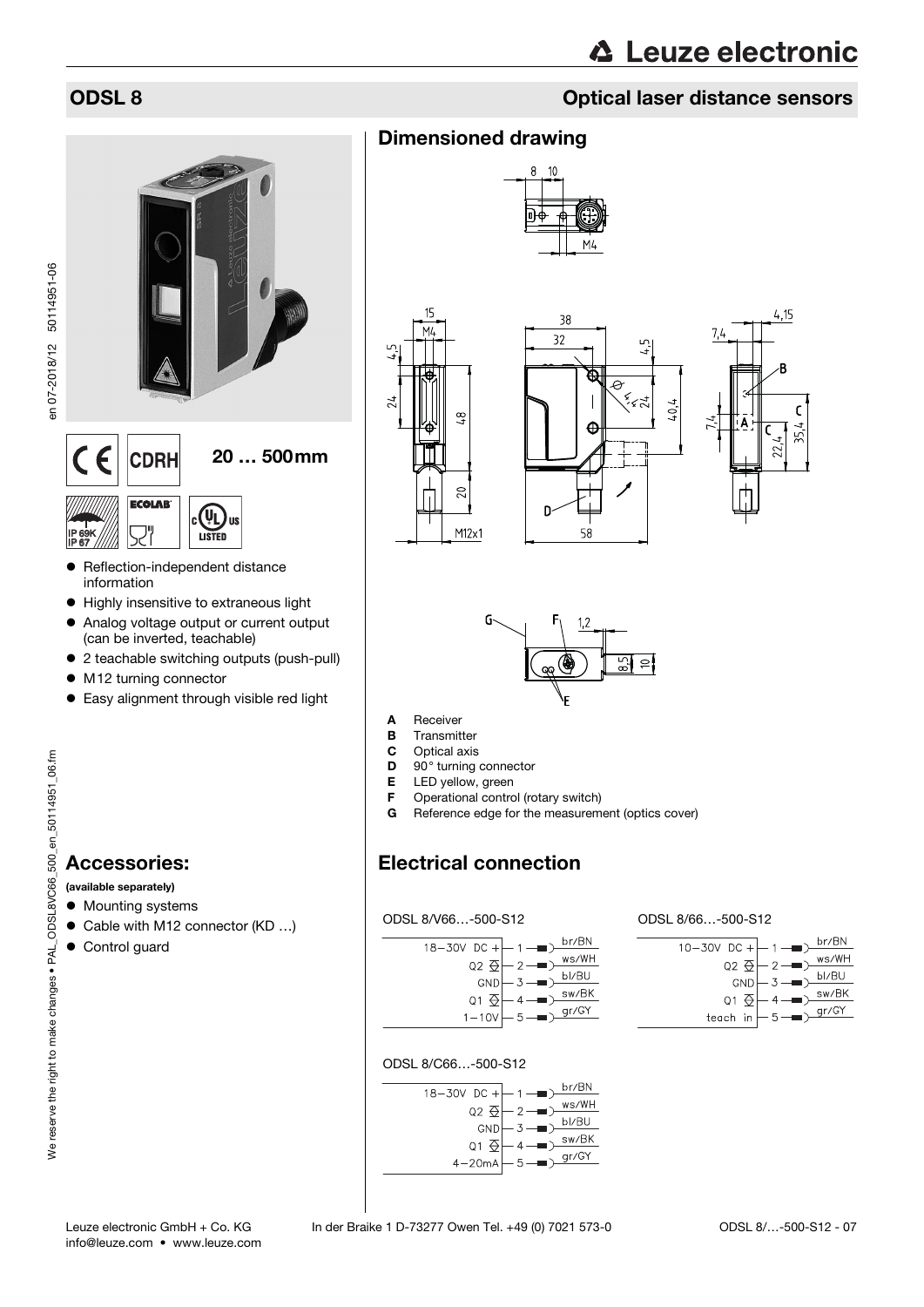# **△ Leuze electronic**

# **Tables** ODSL 8

| <b>Specifications</b>                                                                                                                                                                         |                                                                                                                                                                                                                 |
|-----------------------------------------------------------------------------------------------------------------------------------------------------------------------------------------------|-----------------------------------------------------------------------------------------------------------------------------------------------------------------------------------------------------------------|
| Optical data<br>Measurement range 1)<br>Resolution <sup>2)</sup><br>Light source<br>Laser class<br>Wavelength<br>Max. output power<br>Pulse duration<br>Light spot                            | 20  500mm<br>$0.10.5$ mm<br>laser<br>2 acc. to IEC 60825-1:2007<br>650nm (visible red light)<br>< 1.2mW<br>4 <sub>ms</sub><br>$2x6$ mm <sup>2</sup> at 500mm                                                    |
| Error limits (relative to measurement distance)<br>Absolute measurement accuracy 1)<br>Repeatability 3)<br>B/W detection thresh. (6  90% rem.)<br>Temperature drift                           | $\pm$ 2% up to 200mm / $\pm$ 4% 200  500mm<br>$\pm$ 1 % up to 200mm / $\pm$ 3 % 200  500mm<br>≤ 1.5%<br>≤0.2%/°C                                                                                                |
| Timing<br>Measurement time<br>Response time<br>Delay before start-up                                                                                                                          | 27ms<br>$\leq$ 20ms<br>$\leq 300$ ms                                                                                                                                                                            |
| Electrical data<br>Operating voltage $U_{\rm B}$                                                                                                                                              | without analog output:<br>1030VDC<br>18  30VDC<br>with analog output:                                                                                                                                           |
| Residual ripple<br>Open-circuit current<br>Switching output/function 4)                                                                                                                       | (incl. residual ripple)<br>≤ 15% of U <sub>R</sub><br>$\leq 50$ mA<br>2 push-pull switching outputs<br>pin 2: Q2, PNP light switching, NPN dark switching<br>pin 4: Q1, PNP light switching, NPN dark switching |
| Signal voltage high/low<br>Analog output                                                                                                                                                      | ≥ (U <sub>B</sub> -2 V)/≤ 2V<br>voltage 1  10V, R <sub>1</sub> $\geq$ 2k $\Omega$ / current 4  20mA, R <sub>1</sub> 500 $\Omega$                                                                                |
| <b>Indicators</b>                                                                                                                                                                             |                                                                                                                                                                                                                 |
| Green LED continuous light<br>flashing<br>off                                                                                                                                                 | ready<br>fault (teach values were not applied)<br>no voltage                                                                                                                                                    |
| Yellow LED continuous light<br>flashing<br>off                                                                                                                                                | object within Q1 switching range 5)<br>teach values were not applied<br>object out of Q1 switching range <sup>6)</sup>                                                                                          |
| Mechanical data                                                                                                                                                                               |                                                                                                                                                                                                                 |
| Housing<br>Optics cover<br>Weight<br>Connection type                                                                                                                                          | metal<br>glass or plastic<br>70g<br>M12 connector, 5-pin, turning                                                                                                                                               |
| Environmental data                                                                                                                                                                            |                                                                                                                                                                                                                 |
| Ambient temp. (operation/storage)<br>Protective circuit <sup>6)</sup><br>VDE safety class $7$<br>Protection class 8)<br>Environmentally tested acc. to<br>Standards applied<br>Certifications | -40°C  +50°C/-40°C  +70°C<br>2, 3<br>II, all-insulated<br>IP 67, IP 69K 9)<br><b>ECOLAB</b><br>IEC 60947-5-2<br>UL 508, CSA C22.2 No.14                                                                         |
| 1) Luminosity coefficient 6%  90%, at 20°C, measurement object $\geq$ 50x50mm <sup>2</sup>                                                                                                    | 2) Minimum and maximum value depend on measurement distance and configuration of the analog output                                                                                                              |

- 
- 3) Same object, identical environmental conditions, measurement object  $\geq 50 \times 50$  mm<sup>2</sup><br>4) The push-pull switching outputs must not be connected in parallel<br>5) No display for output Q2 4) The push-pull switching outputs must not be connected in parallel
- 5) No display for output Q2
- 
- 7) Rating voltage 250VAC
- 6) 2=polarity reversal protection, 3=short circuit protection for all outputs<br>
7) Rating voltage 250VAC<br>
8) In stop position of the turning connector (turning connector locked)
- 8) In stop position of the turning connector (turning connector locked) 9) IP 69K test acc. to DIN 40050 part 9 simulated, high pressure cleaning conditions without the use of additives, acids and bases are not part of the test

# Diagrams

**Characteristic curve of switching outputs:**



- A Hysteresis
- **B** Switching point Q1 (teach point)
- C Switching point Q2 (teach point)
- **D** Measurement distance

# Remarks

#### **Operate in accordance with intended use!**

- $\mathfrak{S}$  This product is not a safety sensor and is not intended as personnel
- protection. The product may only be put into

operation by competent persons. Only use the product in accor-

- dance with the intended use.
- 
- $\bullet$  Measurement time depends on the reflectivity of the measurement object and on the measurement mode.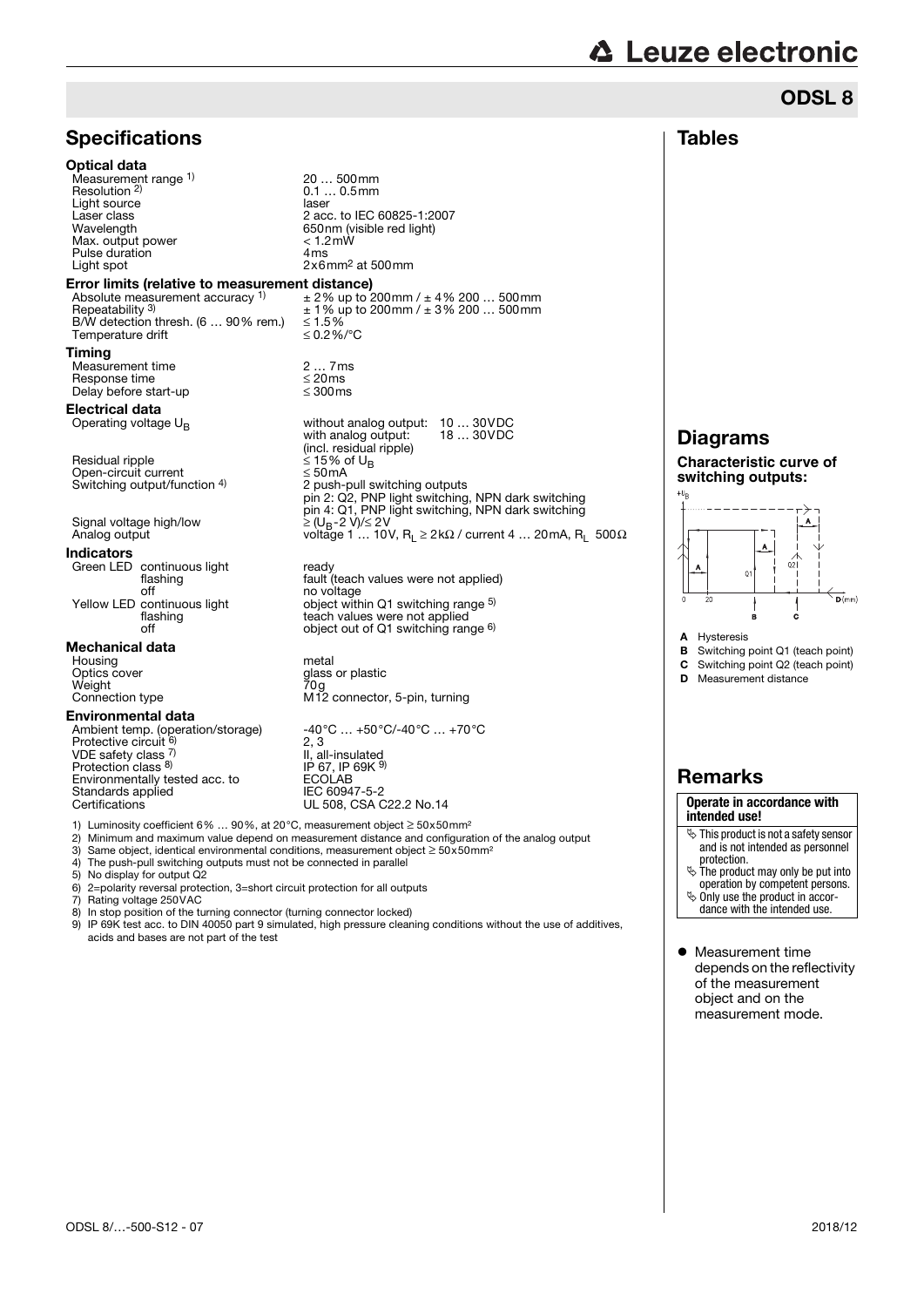# **ODSL 8** ODSL 8 Optical laser distance sensors

# Order guide

# Preferred types

| Order code $\rightarrow$<br>Features $\blacktriangleright$ | <b>ODSL 8/V66-500-S12</b><br>Part No. 50101879 | ODSL 8/V66.01-500-S12<br>Part No. 50117717 | ODSL 8/C66-500-S12<br>Part No. 50108361 | ODSL 8/C66.02-500-S12<br>Part No. 50138207 | <b>ODSL 8/66-500-S12</b><br>Part No. 50101880 |  |  |
|------------------------------------------------------------|------------------------------------------------|--------------------------------------------|-----------------------------------------|--------------------------------------------|-----------------------------------------------|--|--|
| <b>Optics cover</b>                                        |                                                |                                            |                                         |                                            |                                               |  |  |
| Glass                                                      | $\bullet$                                      |                                            | $\bullet$                               |                                            |                                               |  |  |
| Plastic                                                    |                                                |                                            |                                         |                                            |                                               |  |  |
| <b>Outputs</b>                                             |                                                |                                            |                                         |                                            |                                               |  |  |
| Analog output, voltage                                     | $\bullet$                                      | $\bullet$                                  |                                         |                                            |                                               |  |  |
| Analog output, current                                     |                                                |                                            |                                         | $\bullet$                                  |                                               |  |  |
| 2 switching outputs                                        | $\bullet$                                      |                                            |                                         |                                            | $\bullet$                                     |  |  |
| <b>Output factory settings</b>                             |                                                |                                            |                                         |                                            |                                               |  |  |
| Analog output, voltage                                     | $20500$ mm                                     | $20500$ mm                                 |                                         |                                            | -                                             |  |  |
| Analog output, current                                     |                                                |                                            | $20500$ mm                              | $20500$ mm                                 |                                               |  |  |
| Switching output Q1,<br>light switching                    | $20250$ mm <sup>1)</sup>                       | $2030.2$ mm <sup>1)</sup>                  | $20250$ mm <sup>1)</sup>                | $20250$ mm <sup>1)</sup>                   | $20250$ mm <sup>1)</sup>                      |  |  |
| Switching output Q2,<br>light switching                    | $.250$ mm <sup>1)</sup><br>20                  | $28.8400$ mm <sup>1)</sup>                 | $20250$ mm <sup>1)</sup>                | $20250$ mm <sup>1)</sup>                   | $20250$ mm <sup>1)</sup>                      |  |  |
| Number of measurements for<br>averaging                    | 3                                              | 3                                          | 3                                       | 3                                          | 3                                             |  |  |

1) automatic, distance-dependent adjustment of the switching hysteresis

# Types with pre-set parameterization

| Order code $\rightarrow$<br>₩<br><b>Features</b> | N<br>ξó<br>ODSL 8/V66.03-500<br>Part No. 50114589 | ODSL 8/V66.04-500-S12<br>Part No. 50117717 | ODSL 8/V66.05-500-S12<br>Part No. 50114591 | 8/V66.06-500-S12<br>0.50114593<br><b>ODSL 8'</b><br>Part No. ! | ODSL 8/V66.07-500-S12<br>Part No. 50114595 | ODSL 8/V66.08-500-S12<br>Part No. 50114597 | ODSL 8/V66.09-500-S12<br>Art.-Nr. 50120371 | ODSL 8/C66.01-500-S12<br>Part No. 50116178 |
|--------------------------------------------------|---------------------------------------------------|--------------------------------------------|--------------------------------------------|----------------------------------------------------------------|--------------------------------------------|--------------------------------------------|--------------------------------------------|--------------------------------------------|
| <b>Optics cover</b>                              |                                                   |                                            |                                            |                                                                |                                            |                                            |                                            |                                            |
| Glass                                            | $\bullet$                                         | $\bullet$                                  | $\bullet$                                  | $\bullet$                                                      | $\bullet$                                  | $\bullet$                                  | $\bullet$                                  | $\bullet$                                  |
| Plastic                                          |                                                   |                                            |                                            |                                                                |                                            |                                            |                                            |                                            |
| <b>Outputs</b>                                   |                                                   |                                            |                                            |                                                                |                                            |                                            |                                            |                                            |
| Analog output, voltage                           |                                                   | $\bullet$                                  | $\bullet$                                  | $\bullet$                                                      | $\bullet$                                  | $\bullet$                                  | $\bullet$                                  |                                            |
| Analog output, current                           |                                                   |                                            |                                            |                                                                |                                            |                                            |                                            |                                            |
| 2 switching outputs                              | $\bullet$                                         |                                            |                                            |                                                                | $\bullet$                                  |                                            |                                            |                                            |
| <b>Output factory settings</b>                   |                                                   |                                            |                                            |                                                                |                                            |                                            |                                            |                                            |
| Analog output, voltage                           | $100400$ mm                                       | $20500$ mm                                 | $210300$ mm                                | 20  300mm                                                      | 300  350mm                                 | 150  200mm                                 | 140  190mm                                 |                                            |
| Analog output, current                           |                                                   |                                            |                                            |                                                                |                                            |                                            |                                            | 20  400mm                                  |
| Switching output Q1,<br>light switching          | 20  200 mm.<br>hysteresis 1 mm                    | $2030.2 \text{ mm}^{1}$                    | 210  240mm.<br>hysteresis 1 mm             | 20  100mm,<br>hysteresis 1 mm                                  | 300  320mm.<br>hysteresis 1 mm             | 150  170mm.<br>hysteresis 1 mm             | $140160$ mm <sup>1)</sup>                  | $20250$ mm <sup>1)</sup>                   |
| Switching output Q2,<br>light switching          | $20300$ mm,<br>hysteresis 1 mm                    | $28.8400$ mm <sup>1)</sup>                 | 270  300 mm,<br>hysteresis 1 mm            | 200  300 mm,<br>hysteresis 1 mm                                | 330  350mm,<br>hysteresis 1 mm             | 180  200 mm.<br>hysteresis 1 mm            | $170190$ mm <sup>1)</sup>                  | $20250$ mm <sup>1)</sup>                   |
| Number of measurements for<br>averaging          | 10                                                | 3                                          | 10                                         | 10                                                             | 10                                         | 10                                         | 10                                         | 50                                         |

1) automatic, distance-dependent adjustment of the switching hysteresis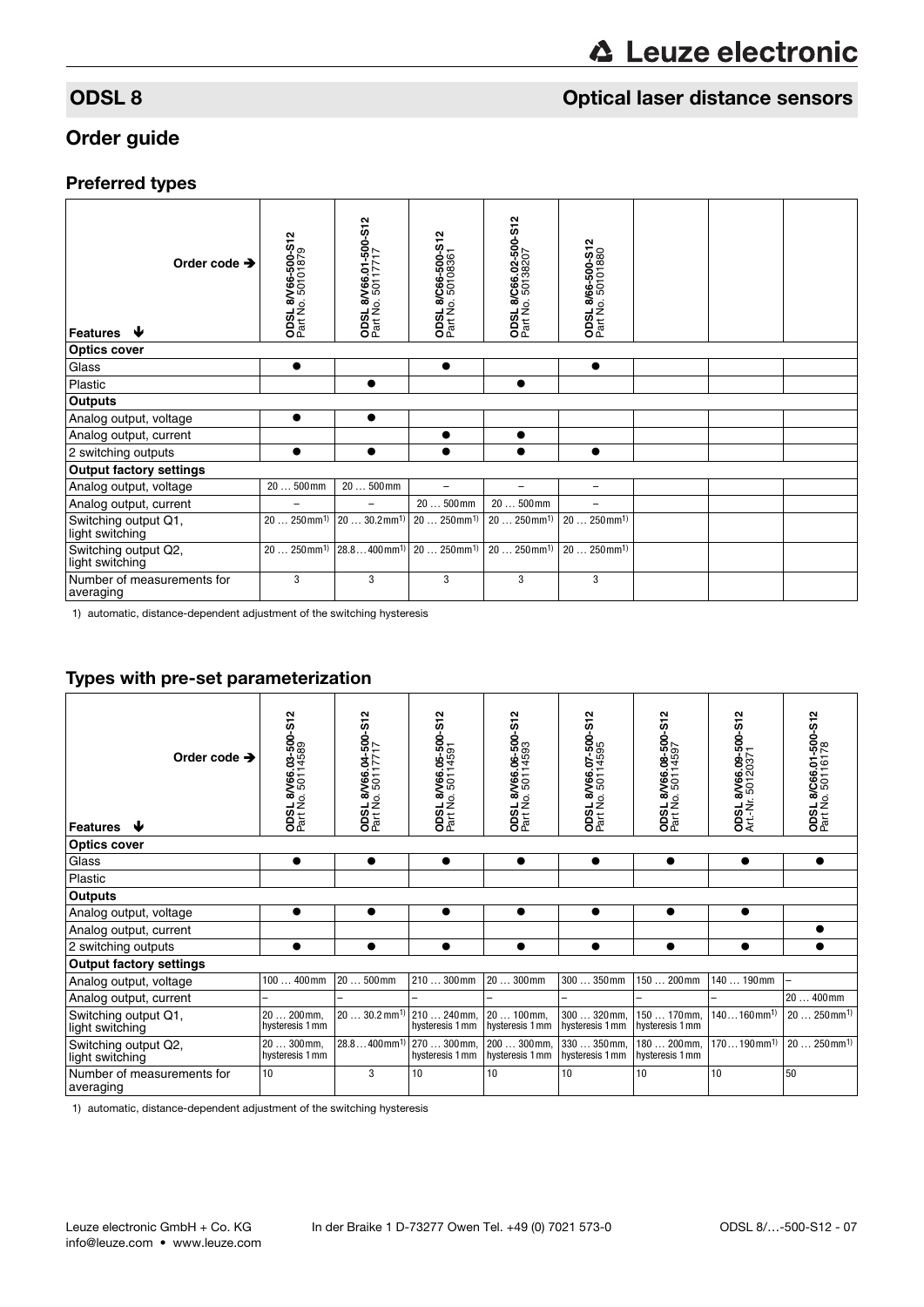ODSL 8

# Laser safety notices

#### ATTENTION, LASER RADIATION – LASER CLASS 2

#### Never look directly into the beam!

The device satisfies the requirements of IEC 60825-1:2007 (EN 60825-1:2007) safety regulations for a product in laser class 2 as well as the U.S. 21 CFR 1040.10 regulations with deviations corresponding to "Laser Notice No. 50" from June 24th, 2007.

- $\%$  Never look directly into the laser beam or in the direction of reflecting laser beams!
- If you look into the beam path over a longer time period, there is a risk of injury to the retina.
- $\%$  Do not point the laser beam of the device at persons!
- $\%$  Intercept the laser beam with an opaque, non-reflective object if the laser beam is accidentally directed towards a person.
- When mounting and aligning the device, avoid reflections of the laser beam off reflective surfaces!
- CAUTION! Use of controls or adjustments or performance of procedures other than specified herein may result in hazardous light exposure.
- $\%$  Adhere to the applicable legal and local regulations regarding protection from laser beams.
- $\%$  The device must not be tampered with and must not be changed in any way.
- There are no user-serviceable parts inside the device.
	- Repairs must only be performed by Leuze electronic GmbH + Co. KG.

## **NOTICE**

#### Affix laser information and warning signs!

Laser information and warning signs are affixed to the device (see ①). In addition, self-adhesive laser information and warning signs (stick-on labels) are supplied in several languages (see 2).

- $\&$  Affix the laser information sheet with the language appropriate for the place of use to the device.
- When using the device in the US, use the stick-on label with the "Complies with 21 CFR 1040.10" notice.
- $\%$  Affix the laser information and warning signs near the device if no signs are attached to the device (e.g. because the device is too small) or if the attached laser information and warning signs are concealed due to the installation position.
- Affix the laser information and warning signs so that they are legible without exposing the reader to the laser radiation of the device or other optical radiation.

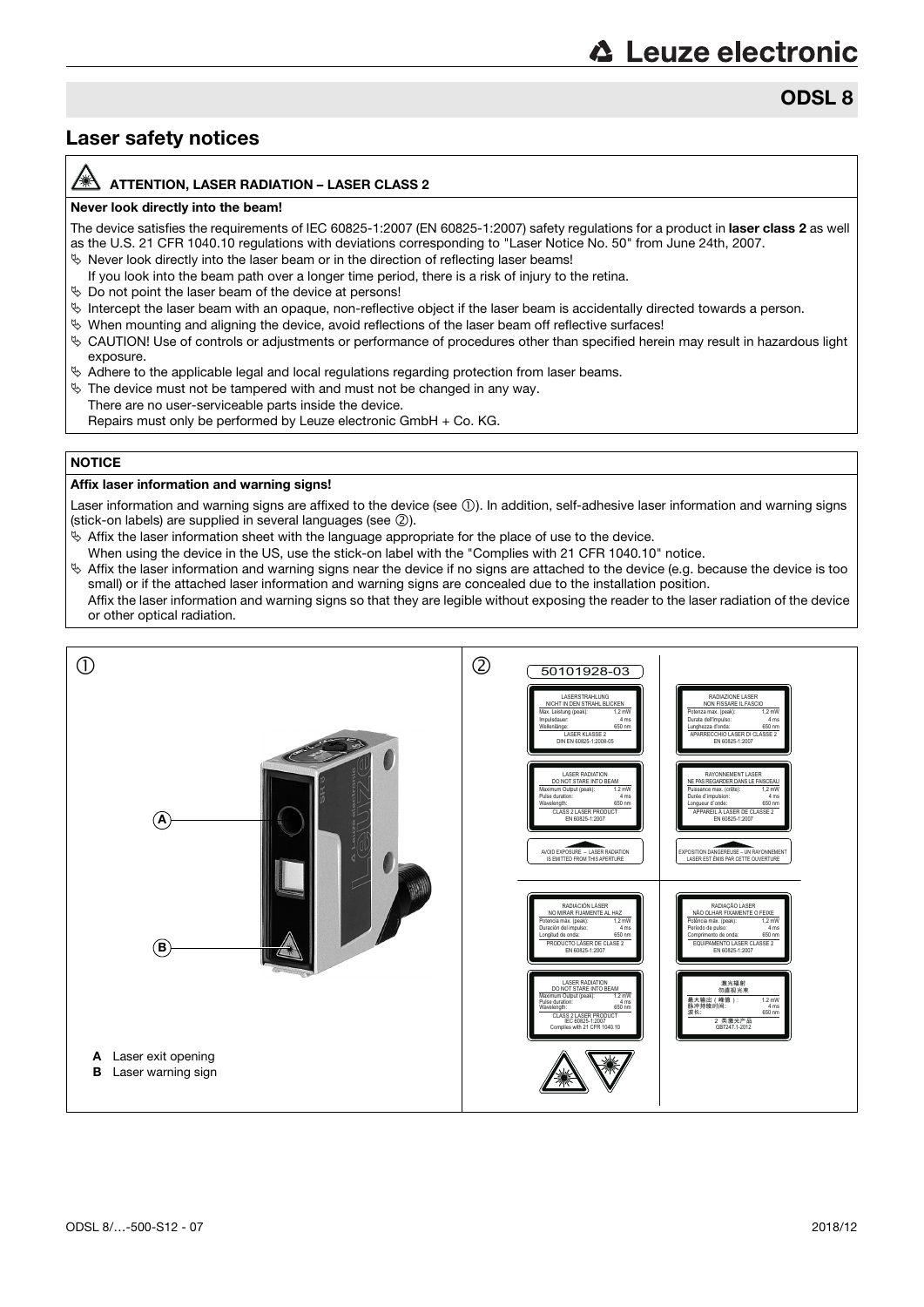# ODSL 8 Optical laser distance sensors

# Characteristic curve of analog output



#### **Setting of the analog output is type dependent, see order guide!**

- **A** Area not defined
- **B** Linearity not defined<br>**C** Measurement range
- **Measurement range**
- **D** Object present<br>**F** No object detect
- **E** No object detected
- **Measurement distance**

# Installation instructions

Mounting systems are available which have to be ordered separately at Leuze electronic. Apart from this, the drilled-through holes and threaded holes are suitable for the individual mounting of the ODSL 8, depending on the area in which it is used. When mounting, avoid application of excessive force on the housing.





#### **View through a chase**

If the ODSL 8 has to be installed behind a cover, the chase has to have at least the size of the optical glass cover. Otherwise, a correct measurement is not possible or can not be guaranteed.



#### **Alignment to measurement objects with reflecting surfaces**

If the measurement object to be detected has a reflecting surface, a measurement may not be possible depending on the angle in which the light is reflected by the measurement object's surface. Adjust the angle between the sensor and the measurement object such that the sensor can reliably detect the measurement object.





info@leuze.com • www.leuze.com